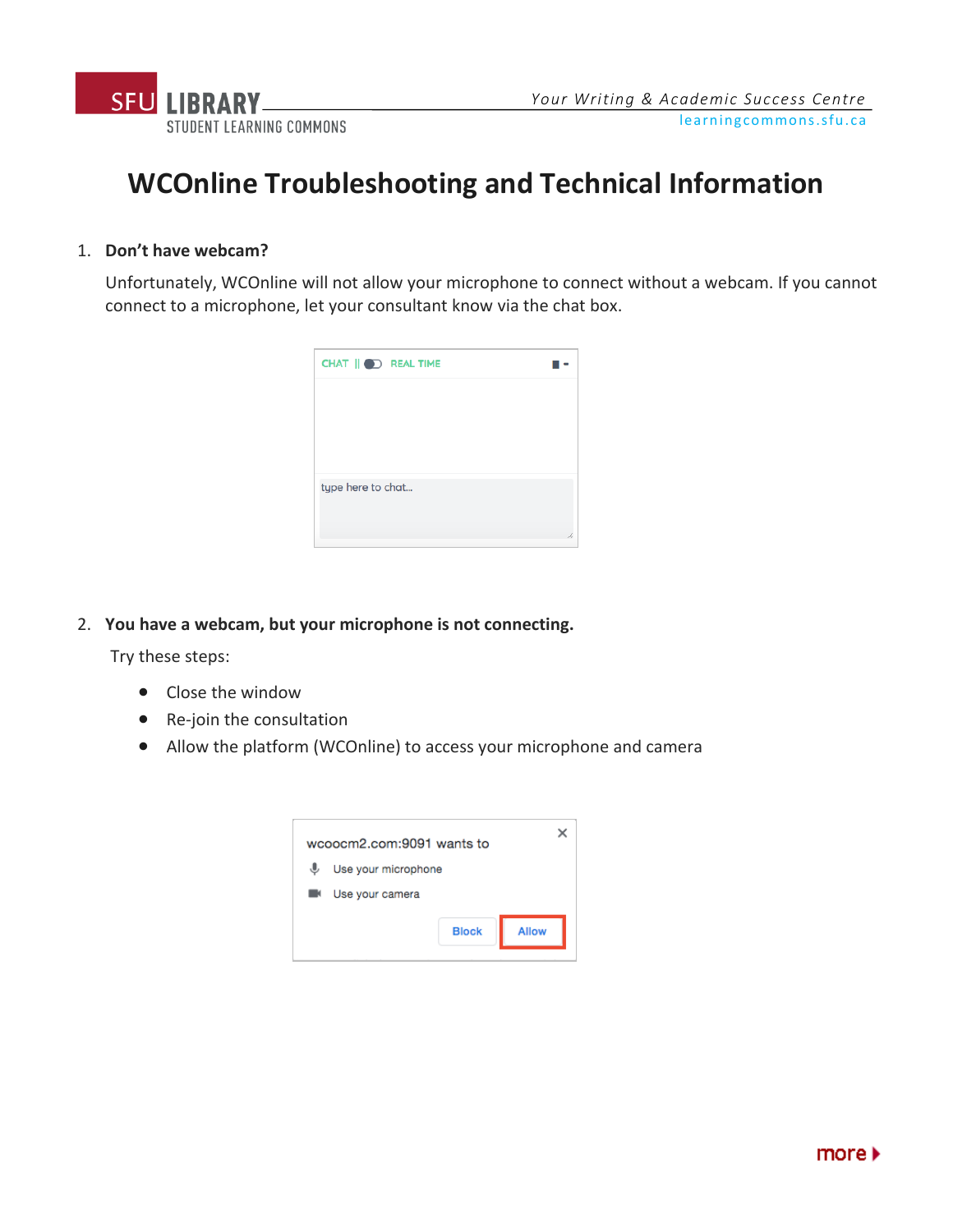## 3. **Whiteboard - A "working space" for you and your consultant.**

Copy/paste your work or import your document onto the Whiteboard.

|                | WELCOME TO YOUR ONLINE CONSULTATION! Below is a brief overview of this module. For more information, click the                                                                                                                                     |
|----------------|----------------------------------------------------------------------------------------------------------------------------------------------------------------------------------------------------------------------------------------------------|
|                | question mark at the top right of the screen.                                                                                                                                                                                                      |
| $2^{\circ}$    |                                                                                                                                                                                                                                                    |
| $\mathcal{I}$  | WHITEBOARD: This area of the screen is the document collaboration whiteboard. Here, you can import or paste a                                                                                                                                      |
|                | document, or type text. Changes made to text in this window are highlighted and seen immediately by both individuals<br>participating in the online consultation.                                                                                  |
|                |                                                                                                                                                                                                                                                    |
| 5 <sub>1</sub> | TEXT CHAT: You can use the area to the right of the screen to have a text conversation in real time.                                                                                                                                               |
| 6              |                                                                                                                                                                                                                                                    |
| $\tau$         | TOOLBAR: The icons on the left side of the toolbar allow you to work with a document's formatting. The icons on the right                                                                                                                          |
|                | side (or at the bottom if using a phone) include options for your online session, such as importing or exporting a document.                                                                                                                       |
|                | Hover over any icon for a text label showing the icon's function.                                                                                                                                                                                  |
|                |                                                                                                                                                                                                                                                    |
| $\overline{9}$ | DRAWING TOOLS: Clicking the pencil icon allows you to draw on top of the whiteboard. Within the drawing area, you can<br>change the brush, clear your drawing, or use a solid background. You can also import images and export the entire drawing |
|                | area. On a computer, hover over the drawing area to expand it, and hover away from it to minimize it. On a touch screen,                                                                                                                           |
|                | touch the pencil icon once to open the drawing function, twice to expand the drawing area, and a third time to close it.                                                                                                                           |
| 18             |                                                                                                                                                                                                                                                    |
| 11             | AUDIO AND VIDEO: If your center has enabled audio and video consultations, you can click on the camera icon to allow the                                                                                                                           |
|                | other participant to see and hear you. The first time you use audio and video, your browser may prompt you to allow the                                                                                                                            |
|                | use of your camera and microphone in your session.                                                                                                                                                                                                 |
| 12             |                                                                                                                                                                                                                                                    |
| 13             | AFTER YOUR SESSION: Your chat transcript and document will be saved in this online meeting. You can always come back                                                                                                                               |
|                | by viewing your appointment and clicking the 'start or join online consultation' link.                                                                                                                                                             |
|                |                                                                                                                                                                                                                                                    |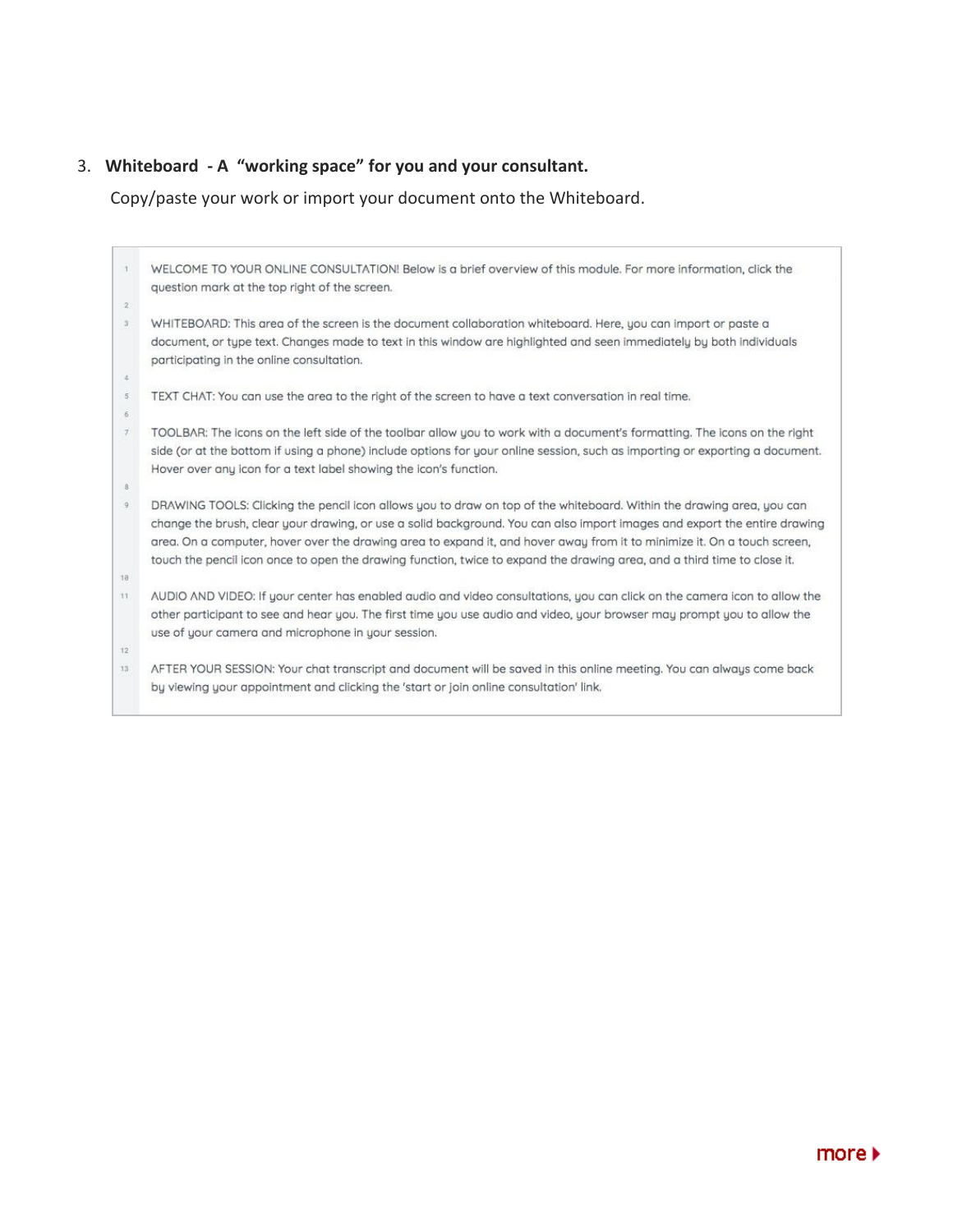#### 4. **Import/export documents.**

To import your work (i.e. upload) or export (i.e. save) what's on the Whiteboard at the end of your appointment, select the opposing arrows symbol:



• **To Import:** Select a file from your computer to upload into the Whiteboard.



• **To Export:** Select your preferred format (e.g. Microsoft Word) to save your work from the Whiteboard at the end of your consultation.

| Import/Export                    |  |
|----------------------------------|--|
|                                  |  |
| Upload any text file or document |  |
|                                  |  |
| Choose File   No file chosen     |  |
| <b>IMPORT NOW</b>                |  |
|                                  |  |
|                                  |  |
| Export current pad as:           |  |
| <b>b</b> Etherpad                |  |
| <b>BE</b> HTML                   |  |
| Plain text                       |  |
| <b>断</b> Microsoft Word          |  |
| <b>脑 PDF</b>                     |  |